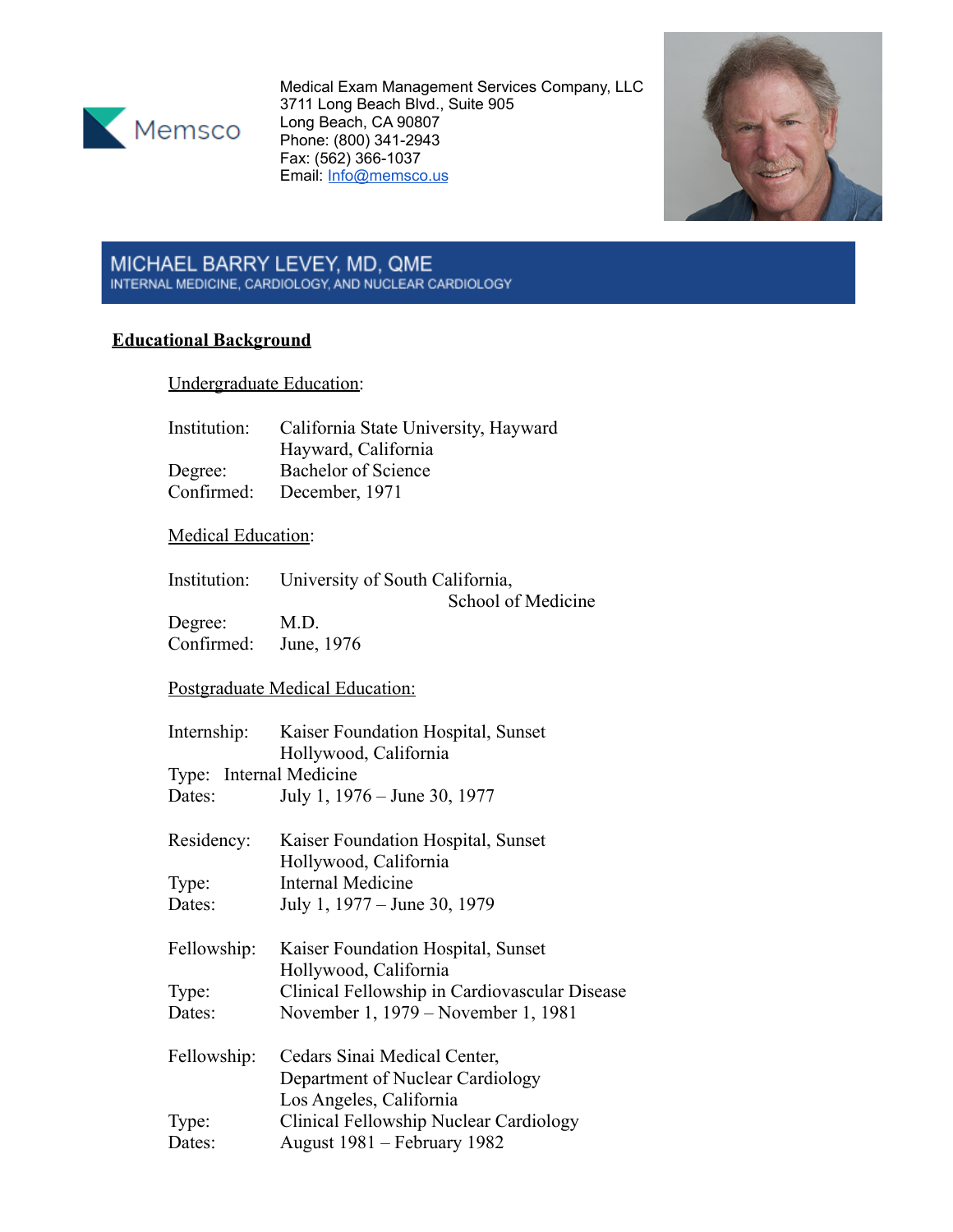CV for Michael Barry Levey, MD Page 2

Types of Training:

The fellowship programs provided training in both Invasive and Non-invasive Cardiovascular Disease. The training included an additional six months of training in Nuclear Cardiology.

#### Board Certification:

National Board of Medical Examiners Diplomat June, 1977

American Board of Internal Medicine Subspecialty Internal Medicine September, 1979

American Board of Internal Medicine Subspecialty Cardiovascular Disease November, 1983

Certification Council of Nuclear Cardiology Subspecialty Nuclear Cardiology October, 1996

**Other Certification:** 

Qualified Medical Evaluator State of California 2011 - present

## **Licensure**

State of California Board of Medical Quality Assurance First Date of Issue: July, 1977 License Number: G 34781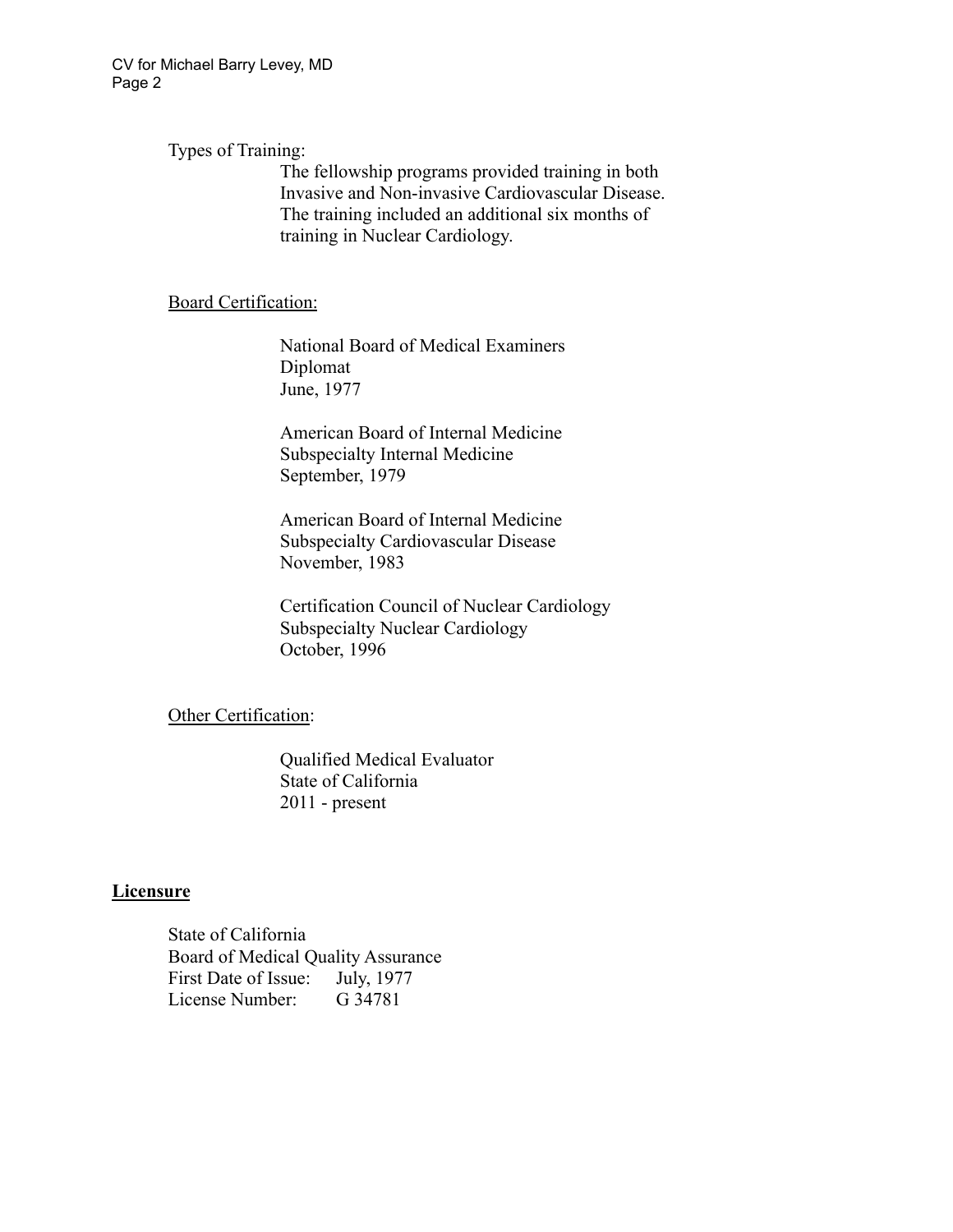## **Clinical Experience**

Kaiser Foundation Hospital, Panorama City 13652 Cantara Street Panorama City, CA 91402 POSITION: Consulting Cardiologist Director, Department of Nuclear Cardiology June 1982- June 1984Ce

Affiliates in Medical Specialties Medical Group, Inc. 7345 Medical Center Drive West Hills, CA 91307 POSITION: Partner private practice Cardiovascular Disease June1984 – June 1987

Northridge Diagnostic Center 8227 Reseda Boulevard Reseda, CA 91335 POSITION: Director of Nuclear Cardiology and Non-invasive **Cardiology** January 1985 - 2000

Interventional Cardiology Medical Group, Inc. 23101 Sherman Place, Suite 110 West Hills, CA 91307 POSITION: Partner private practice Cardiovascular Disease June 1987 – present

#### **Positions Held**

West Hills Hospital and Medical Center 7300 Medical Center Drive West Hills, CA 91307

> Credentials Committee, Member 1987 – 1989

Utilization Review Committee, Member 1994 – 1995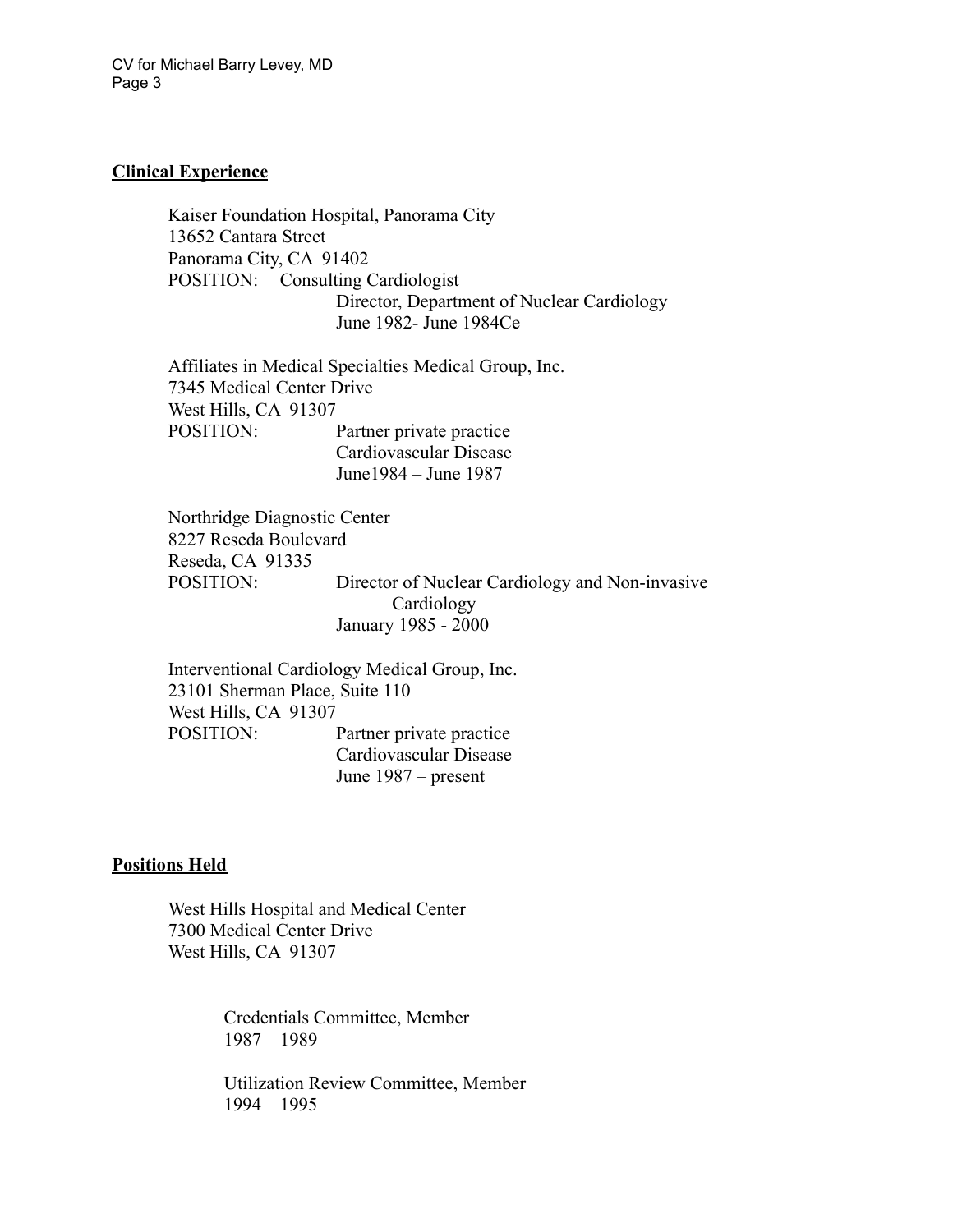Critical Care Committee, Chairman  $1995 - 2013$ 

Medical Executive Committee, Member at Large 1987 – 1989 1995 – 1999

Medical Staff, Secretary Treasurer 1999 – 2002

Medical Staff, President 2002 – 2004

American College of Cardiology, District Counselor  $2009 - 2010$ 

## **Memberships**

American College of Cardiology, Fellow

## **Publications**

| Abstract $#1$ |                                                                         |
|---------------|-------------------------------------------------------------------------|
| Title:        | "Comparative Ability of Upright and Supine Bicycle"                     |
|               | Electrocardiography to Detect Coronary Artery Disease"                  |
| Presented at: | The 31 <sup>st</sup> . Annual Scientific Session                        |
|               | American College of Cardiology                                          |
| Date:         | April 25-29, 1982                                                       |
| Abstract #2   |                                                                         |
|               | Title: "Treadmill versus Upright Bicycle Exercise in Electrocardiograph |
|               | Detection of Coronary Artery Disease"                                   |
|               | Presented at: The American Federation of Clinical Research              |
|               | Scientific Session                                                      |
| Date:         | February $2-5$ , 1982                                                   |

## **Research**

Investigator: (MATH) Modern Approach to the Treatment of Hypertension, Study Group Phase IV Clinical Trial Nifedipine GITS